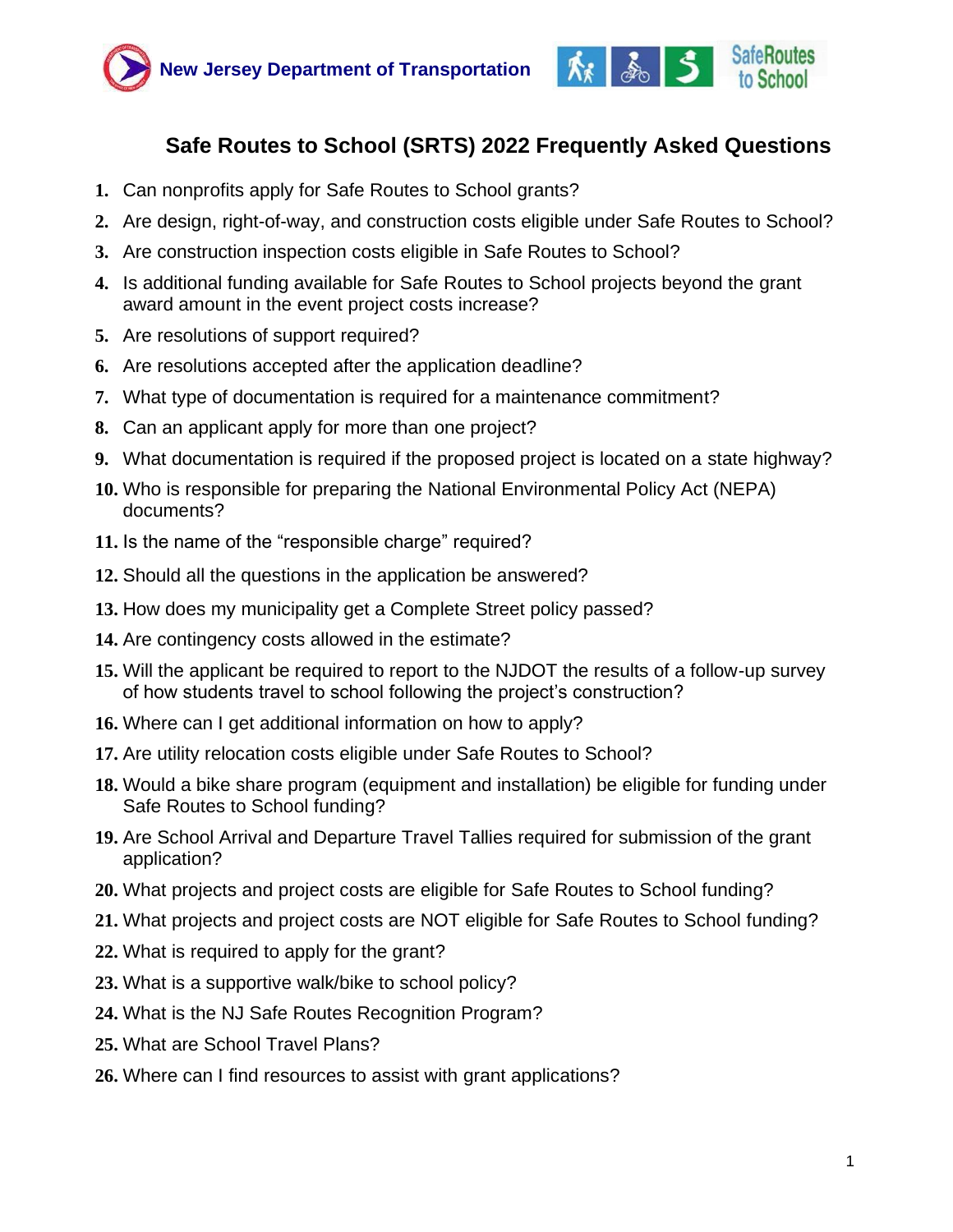



# **Q1: Can nonprofits apply for Safe Routes to School grants?**

**A:** Nonprofits are highly encouraged to partner with their local agency such as their municipality, county, school, or school district. The majority of applications are from municipal governments, however, counties, schools, school districts, or boards of education may also submit an application. This includes public, charter, and private schools, provided that the project is in the public right-of-way.

#### <span id="page-1-0"></span>**Q2: Are design, right-of-way, and construction costs eligible under Safe Routes to School grants?**

**A: No.** Only construction costs are eligible under Safe Routes to School. All grant recipients will be provided the opportunity to utilize Design Assistance Program once it becomes available.

## <span id="page-1-1"></span>**[Q3: Are construction inspection costs eligible in Safe Routes to School?](#page-1-1)**

- **A: Yes.** Construction inspection costs are eligible if included in the total requested amount and detailed cost estimate in the application. Consultant services for construction inspection must be procured and administered in accordance with the federal requirements [including the Brooks Act, 40 U.S.C.](#page-1-2)
- <span id="page-1-2"></span>**[Q4: Is additional funding available for Safe Routes to School](#page-1-2) projects beyond [the grant award amount in](#page-1-2) [the event project costs increase?](#page-1-2)**
- **A: No**. Funding is limited to the grant award amount and is based on the eligible costs [identified in the detailed cost estimate provided with the application.](#page-1-3)

#### <span id="page-1-3"></span>**[Q5: Are letters and resolutions of support required?](#page-1-3)**

**A: Yes.** The application must include as attachments board approved resolutions of support from the governing body applying for the grant. Resolutions of support are required as they demonstrate compliance with federal regulations allowing an opportunity for public participation and community input. The resolutions further demonstrate there is formal local stakeholder support of the proposed improvements. Resolutions must be dated within one year of the solicitation. The resolution must be signed providing evidence of board action of adopting the resolution. Unsigned resolutions will not be accepted. The resolution must refer to the project.

Letters (signed by the Mayor, County Freeholder, or Executive Director of the organization) or resolutions of support are required from the participating school board or Board of Education, and the owner of the public right of way in which the project is to be located. In addition, if the ownership of the public right-of-way where the project is proposed (the municipality or county) is different than the applicant, they must show support for the project in the form of a letter signed by the Mayor, County Freeholder, or Executive Director of the organization or an approved resolution. If the applicant is a private school, a letter signed by the executive director may be attached in lieu of a resolution.

For projects on a state highway, there will be no resolution of support from the NJDOT. Sample resolutions of support can be found in SAGE application and on [saferoutesnj.org/funding.](file:///C:/Users/Leigh%20Ann/Downloads/saferoutesnj.org/funding)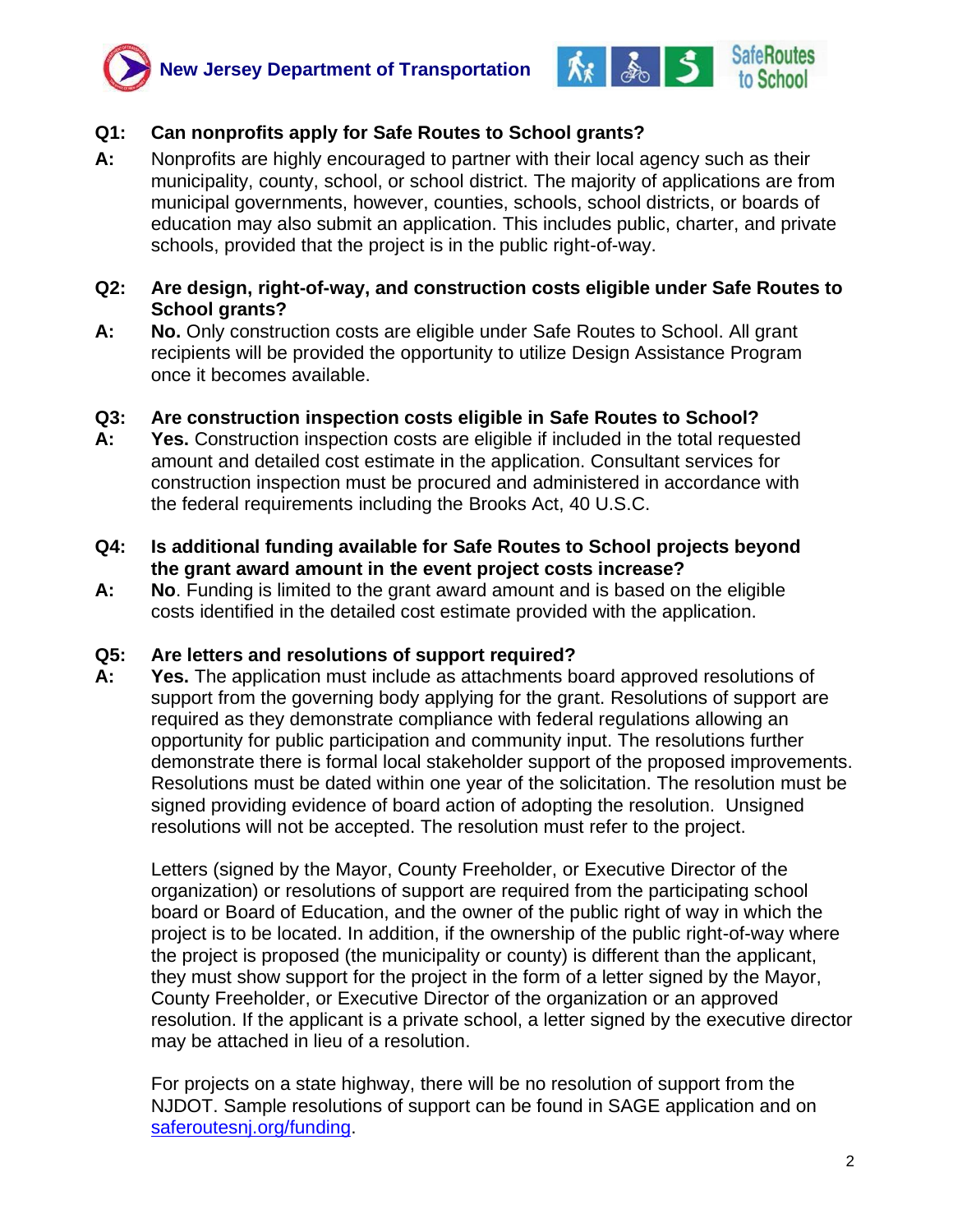



# <span id="page-2-0"></span>**[Q6: Are resolutions accepted after the application deadline?](#page-2-0)**

**A: No**. Resolutions must be included as an attachment as part of the online application. No resolutions will be accepted after the closing date of this solicitation.

#### <span id="page-2-1"></span>**[Q7: What type of documentation is required for the maintenance commitment?](#page-2-1)**

**A:** The applicant must indicate the entity responsible for continual ownership and maintenance for the useful life of the project. The useful life will vary depending on the type of project. A resolution or letter from the party having maintenance jurisdiction must be attached to the application. This certification of ownership and maintenance may [be included in the resolution of support provided by the](#page-2-3)  [applicant](#page-2-3) [as described above.](#page-2-3) If the applicant does not have jurisdiction over the right of way where the project is proposed, then a signed letter or board approved resolution must be provided by the grant application deadline. The letter must be addressed to the applicant not to NJDOT and refer to your project.

#### <span id="page-2-2"></span>**[Q8: Can an applicant apply for more than one project?](#page-2-2)**

- **[A:](#page-2-4) No.** Only one application is allowed per eligible applicant. Applicants can only apply for funding for the construction/installation phase of an infrastructure project.
- <span id="page-2-3"></span>**[Q9: What documentation is required if the proposed project is located on a state](#page-2-3) [highway?](#page-2-3)**
- **A:** The applicant must coordinate with the appropriate regional NJDOT office to receive the necessary highway occupancy permit approvals prior to federal authorization of construction. For projects on a state highway, there will be no resolution of support from the NJDOT.

#### <span id="page-2-4"></span>**[Q10: Who is responsible for preparing the National Environmental Policy Act](#page-2-4)  [\(NEPA\)](#page-2-4) [documents?](#page-2-4)**

**A:** The NJDOT Bureau of the Environmental Program Resources will produce the NEPA documents. The funding recipient is responsible for providing all necessary [documents and location maps in support of the NEPA document.](#page-3-0)

#### <span id="page-2-5"></span>**[Q11: Is the name of the "responsible charge" required?](#page-2-5)**

- **A: Yes.** Applications will not be accepted without the name of the responsible charge. Federal regulations (23 CFR 635.105(a) (4)) require Local Public Agencies (LPAs) to provide a full-time employee to be in responsible charge of federal-aid construction projects. Applicants must provide a full‐time employee as responsible charge of your project. The person must be a full-time employee of the applicant. The name, title, and employer of the person who will be in responsible charge of the project is required. Consultants are not eligible to serve as a responsible charge. The responsible charge is accountable for the project and expected to perform duties and functions following federal requirements and day-to-day operations such as:
	- Administering project activities, including cost, time, adherence to contract requirements, quality, and scope
	- Maintaining familiarity of day-to-day project operations, including project safety issues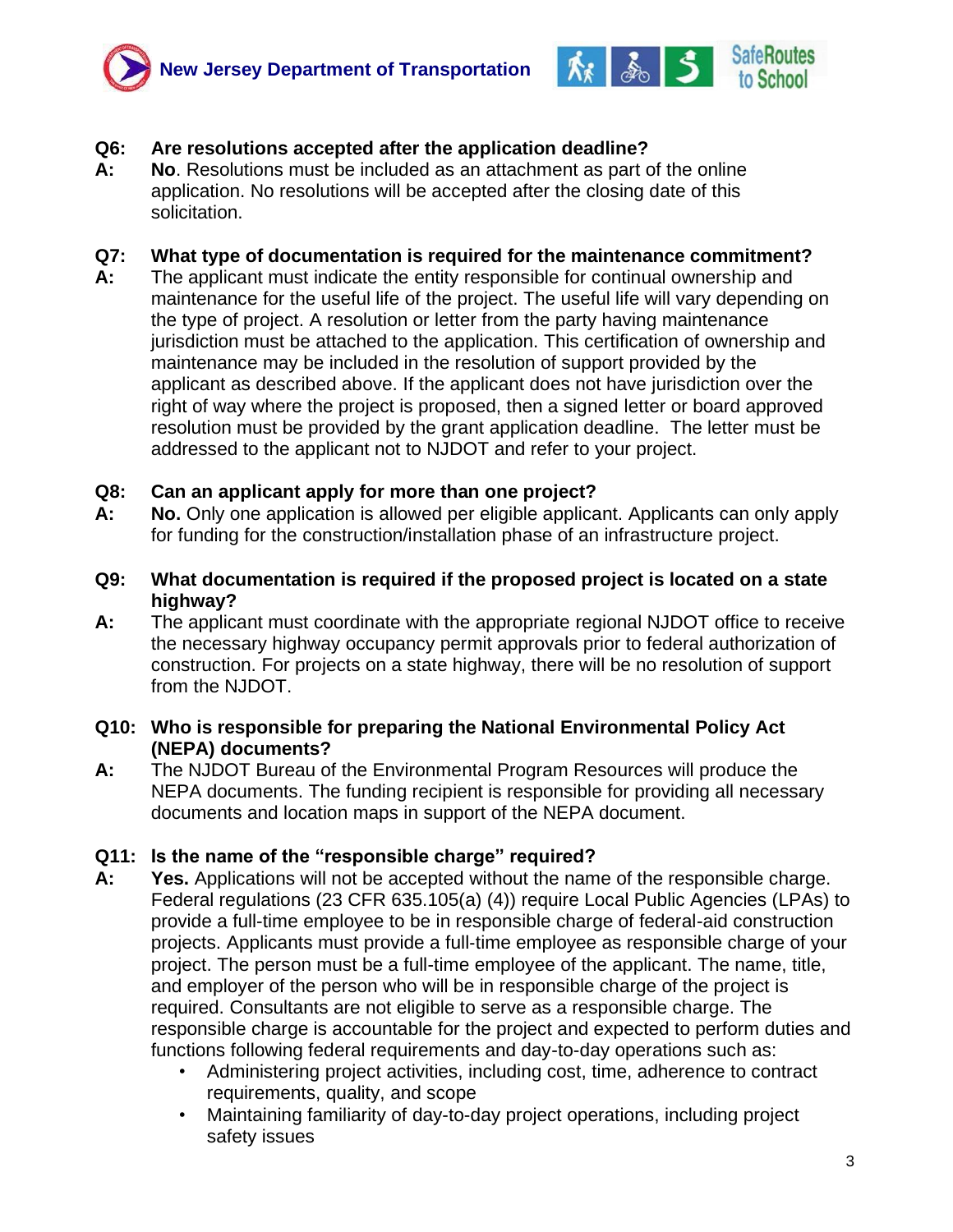



- Participating in decisions about changes in conditions or scope
- Reviewing the project financial processes, transactions, and documentation
- Directing project staff, agency, or consultant, to carry out the project.

# <span id="page-3-0"></span>**[Q12: Should all the questions in the application be answered?](#page-3-0)**

**A: Yes.** The program is a competitive grant program. Applicants are encouraged to provide as much information as is relevant to the question asked. NJDOT is seeking projects with a high likelihood of success; well-planned projects that are construction ready and meet the overall goals of the Safe Routes to School program. Applicants should attach photographs, maps, surveys, studies, and reports to assist the reviewer in his or her assessment of the project.

# <span id="page-3-1"></span>**[Q13: How does my municipality get a Complete Street policy passed?](#page-3-1)**

**A:** By adopting a Complete Streets or Complete and Green Streets policy, communities direct their transportation planners, engineers, and public works departments to routinely design and operate the entire street right-of-way to enable safe access for all users**,** regardless of age, ability, or mode of transportation. Information on Complete Streets policies can be found here: <https://www.nj.gov/transportation/eng/completestreets/resources.shtm>

A list of municipalities and counties with adopted Complete Street communities can be found at:<http://njbikeped.org/complete-streets-2/> The NJ Bicycle and Pedestrian Resource Center located at Voorhees Transportation Center – Rutgers University provides resources to localities that wish to develop a Complete Streets policy or seek assistance. If you are interested in learning more about Complete Streets or seek technical assistance, please email the NJBPRC at [bikeped@ejb.rutgers.edu.](mailto:bikeped@ejb.rutgers.edu) While not required for consideration, extra points are given to applicants with certified Complete Streets policies.

#### <span id="page-3-2"></span>**[Q14: Are contingency costs allowed in the estimate?](#page-3-2)**

- **A: No.** Contingencies will not be considered in the grant award amount. The cost estimate needs to be detailed and developed for the year of anticipated expenditures.
- <span id="page-3-3"></span>**[Q15: Will the applicant be required to report to the NJDOT the results of a follow-up](#page-3-3)  [survey](#page-3-3) [of how students travel to school following the project's construction?](#page-3-3)**
- **A: Yes.** This program is intended to yield measurable results. The application should include a description of how the applicant will measure the results of the projects that are part of the funding request. At a minimum, grant recipients will be asked to record the number and type of improvements installed, the number of participants in their Safe Routes to School programs, and the results of a follow-up survey of how students get to school. Other outcomes can also be a part of the evaluation process including:
	- Increase in the number of children walking or bicycling to school
	- Changes in public/student perception of safety (survey)
	- Increased awareness of safe walking and bicycling behaviors
	- Increased awareness of safe driving behaviors
	- Reduction in speed limit violations
	- Reductions in failure to stop for pedestrians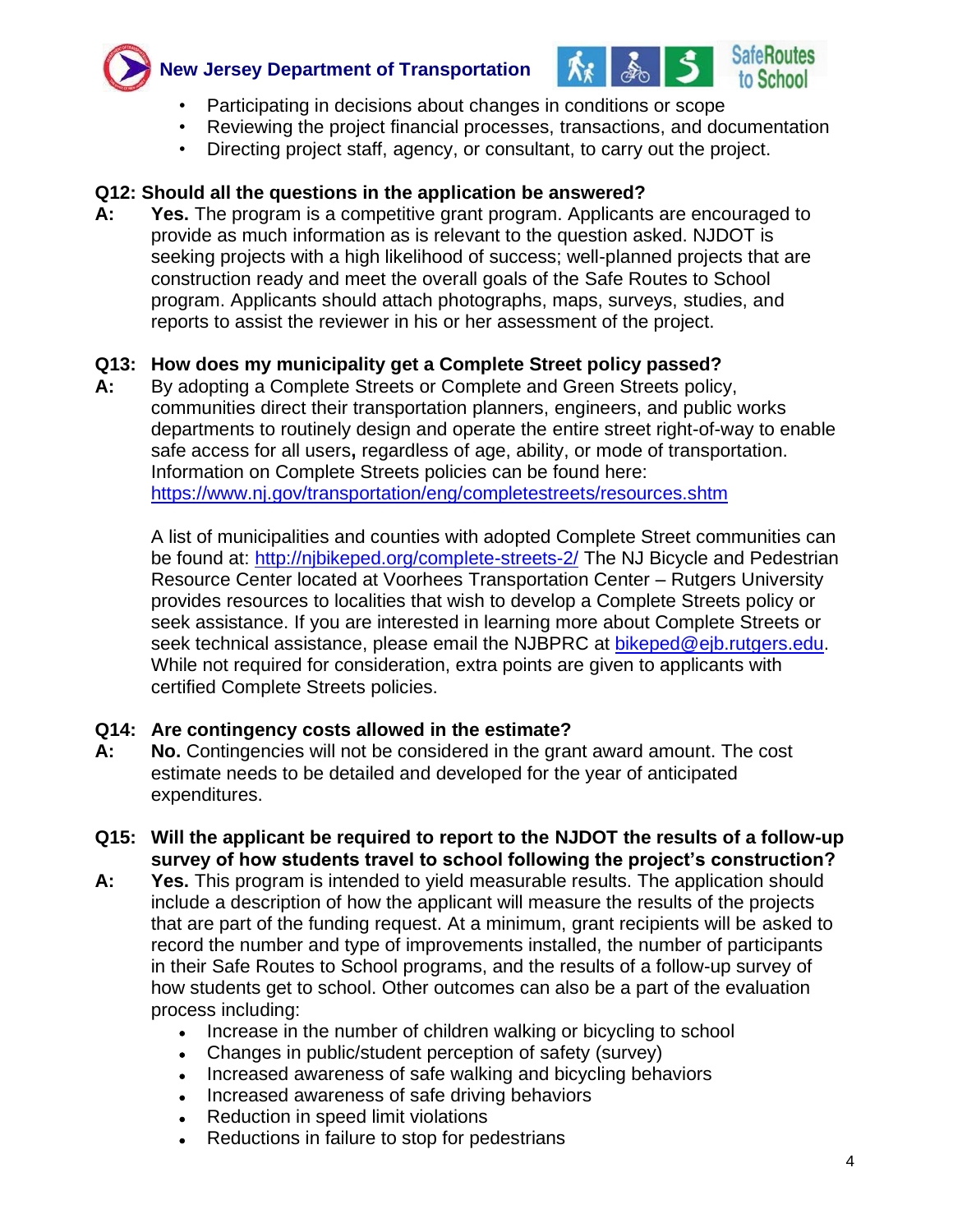<span id="page-4-2"></span>



- Reduction in crashes involving bicyclists/pedestrians
- Decrease in motor vehicle traffic around arrival/dismissal
- Change in crime statistics around the school
- Change in health statistics for school children

# **Q16: Where can I get additional information on how to apply?**

- **A:** In addition to the NJDOT and MPO websites, information about the program can be found here:
	- <http://www.state.nj.us/transportation/business/localaid/srts.shtm>
	- <https://www.state.nj.us/transportation/commuter/rideshare/tma.shtm>
	- <http://www.dvrpc.org/SafeRoutes>
	- <http://www.sjtpo.org/srts>
	- <http://www.saferoutesnj.org/resources/funding>

## <span id="page-4-0"></span>**[Q17. Are utility relocation costs eligible under Safe Routes to School?](#page-4-0)**

- **A:** As per State statute, NJDOT cannot fund utility relocation for locally administered projects.
- <span id="page-4-1"></span>**[Q18. Would a bike share program \(equipment and installation\) be eligible for](#page-4-1)  [funding](#page-4-1) [under Safe Routes to School](#page-4-1) funding?**
- **A:** Capital costs for bike share systems would be eligible. However, operating costs would not be eligible.

## **Q19: Are School Arrival and Departure Travel Tallies required for submission of the grant application?**

**A:** Due to the COVID pandemic Safe Routes to School Student Arrival and Departure Tallies are not required as part of the 2022 application submission. Grant recipients will be required to submit Tallies upon notification of the grant approval.

Student travel tallies are administered to students on three days of any given week to determine how children are traveling to and from school. and should be conducted at K-8 schools that will be impacted by the proposed infrastructure improvements. The tallies should include every grade level of the school. Tally forms and instructions can be downloaded from the NJ Safe Routes Resource Center, <https://www.saferoutesnj.org/conducting-travel-tallies/> or you can contact us at [srts@ejb.rutgers.edu](mailto:srts@ejb.rutgers.edu) with any questions.

# **Q20: What projects are eligible for Safe Routes to School funding?**

- **A:** Only construction costs are eligible for Safe Routes to School grant funding. Infrastructure funds are intended to be used for projects that facilitate walking and/or bicycling to school. Proposals must define a complete, identifiable, and usable facility or activity. Funds are not available for partial activities that cannot function as a complete and useful whole or for projects that do not have independent utility.
	- Projects to encourage and enable children in grades K-8 to walk and/or bicycle to school
	- Must be within **2 miles of a K-8 school**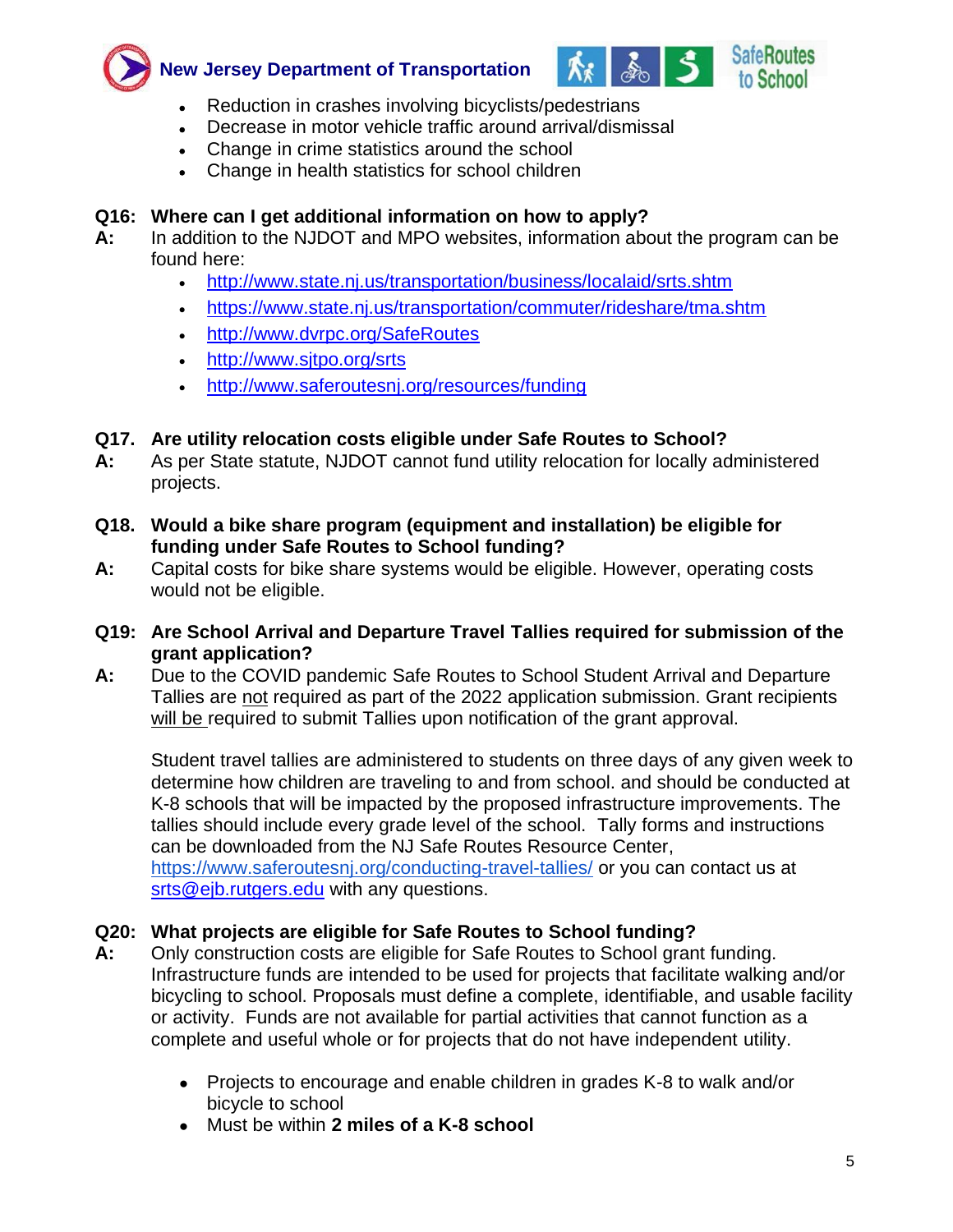<span id="page-5-0"></span>



- Must be infrastructure projects only
- Public funds must be spent on projects within the public right-of- way. This may include projects on private land that have public access easements. Public property includes lands that are owned by a public entity, including those lands owned by public school districts. For projects on private land, there must be a written legal easement or other written legally binding agreement that ensures public access to the project

# **Q21: What projects and project costs are not eligible for funding?**

- **A:** Projects not eligible for Safe Routes to School infrastructure funds include:
	- Education and encouragement programs which are available through free technical assistance with Safe Routes Regional Coordinators at the 8 Transportation Management Associations throughout New Jersey. Visit, <https://www.saferoutesnj.org/find-your-srts-regional-coordinator/>
	- Projects that serve only high school students. This is funding for K-8 schools, however if the project serves a K-8 school and a high school then it is eligible. The high school cannot be the focus of the infrastructure.
	- Funds cannot be used to make traffic smoother or easier for parents to drop off or pick up their children in cars at schools. Remember the primary beneficiaries are children walking and bicycling. However, improvements that remove motor vehicles from the school zones, like moving parking for parents to a location off school grounds for temporary road closures in front of and around the school is eligible.
	- Crossing guard salaries.

Project costs not eligible for funding include:

- Administrative costs
- Miscellaneous "contingencies"
- Right-of-way
- Utility relocation costs
- Uniformed traffic directors unless required by design

# **Q22: What is required to apply for the grant?**

- A: There are 5 must-have requirements. If any of the following requirements are not met, the project and the application will be considered ineligible.
	- 1. Resolutions/letters of support (see Q5)
	- 2. Maintenance Commitment (see Q7)
	- 3. Responsible Charge (see Q11)
	- 4. Distance to Schools (see Q20)
	- 5. Student Arrival and Dismissal Travel Tallies (see Q19) **NOTE**: In Past Safe Routes to School grant applications, requirements included submitting student arrival and departure tallies from the K-8 schools the project will benefit, however, they will not be required for submitting applications for the 2022 grant round due to COVID-19 restrictions. Grant recipients will be required to submit tallies upon notification of approval of the grant.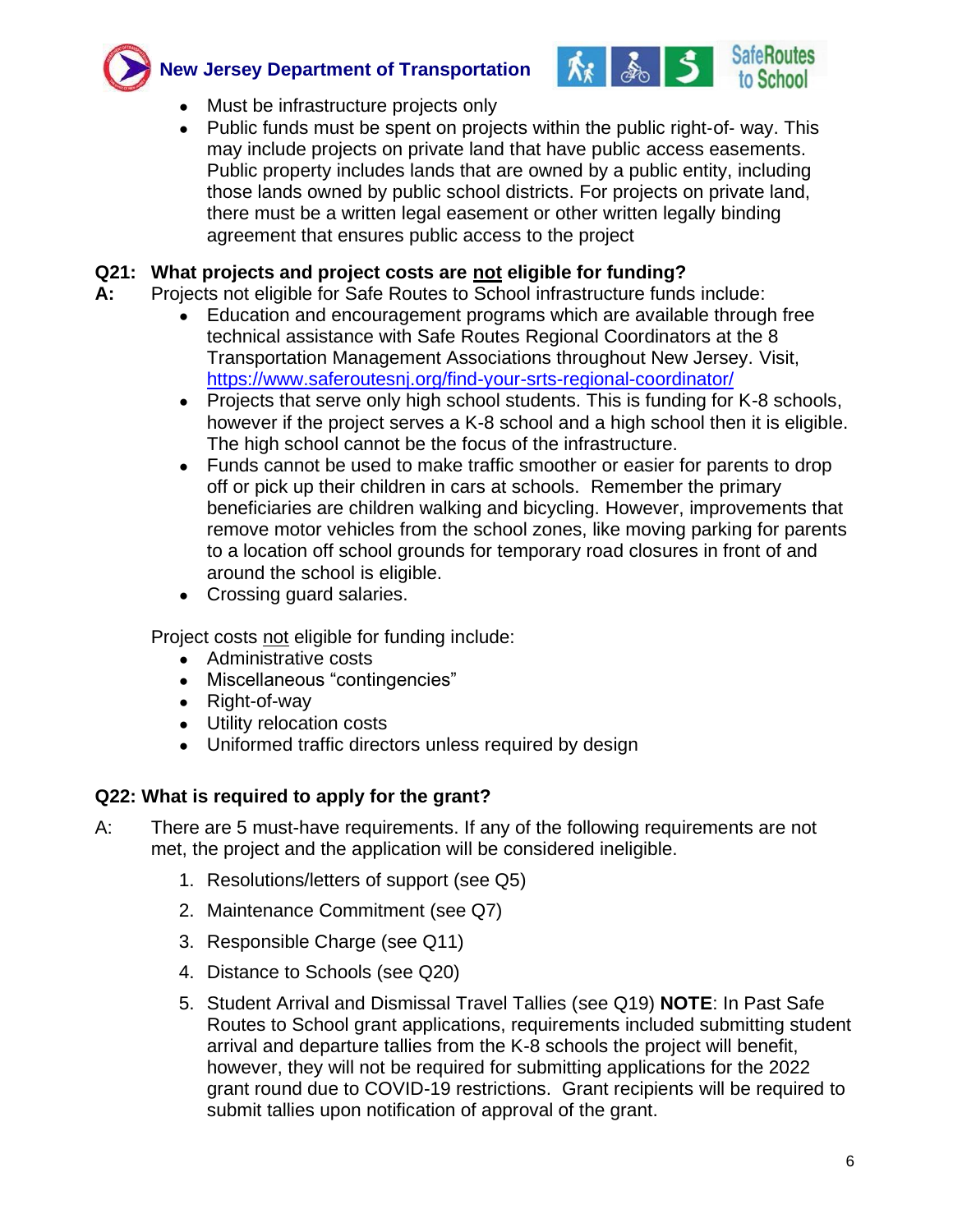<span id="page-6-0"></span>



#### **Q23: What is a supportive walk/bike to school policy?**

**A:** Adopting policy is a mandated function of the school board, and they establish direction for the district and its schools and set expectations consistent districtwide. Adopting a school district bicycling or walking policy standardizes the transportation safety rules for the district and shows support of Safe Routes to School and for students walking and bicycling to and from school. A school wellness policy includes both nutrition and physical activity and should support walking and bicycling to school as a daily form of physical activity. Model School Wellness Policies with Safe Routes to School encouragement are available on saferoutesniorg.

## **Q24: What is the NJ Safe Routes Recognition Program?**

**A:** Municipalities and schools are recognized each year by NJDOT for their commitment to and support of walking and bicycling based on four tiers of the program: Gold, Silver, Bronze and First Step. Criteria for each level and list of current winners are available on saferoutesniorg. Winners at the gold, silver and bronze levels will receive extra consideration on their grant application.

## **Q25: What are School Travel Plans?**

- **A:** A School Travel Plan "maps out" how to improve pedestrian and bicycle travel to and from school to increase the number of students who walk and bike to school and to improve safety. A School Travel Plan identifies the following:
	- Where students currently walk and bike
	- Where students would walk and bike if they could
	- What changes need to be made so that students can and will walk and bike to school

The School Travel Plan identifies short term solutions for immediate action and implementation as well as long term ones that may require further planning. If the project that you are applying for grant funding is included in your School Travel Plan, your application will receive extra consideration.

#### **Q 26: Where can I find resources to assist with grant applications?**

NJDOT Local Aid Resource Center [njdotlocalaidrc.com](https://njdotlocalaidrc.com/)

NJDOT Local Aid & Economic Development [www.state.nj.us/transportation/business/localaid](http://www.state.nj.us/transportation/business/localaid)

NJDOT Complete Streets Resources www.state.nj.us/transportation/eng/completestreets/resources.shtm

NJ Safe Routes Resource Center, Rutgers University [saferoutesnj.org](https://www.saferoutesnj.org/)